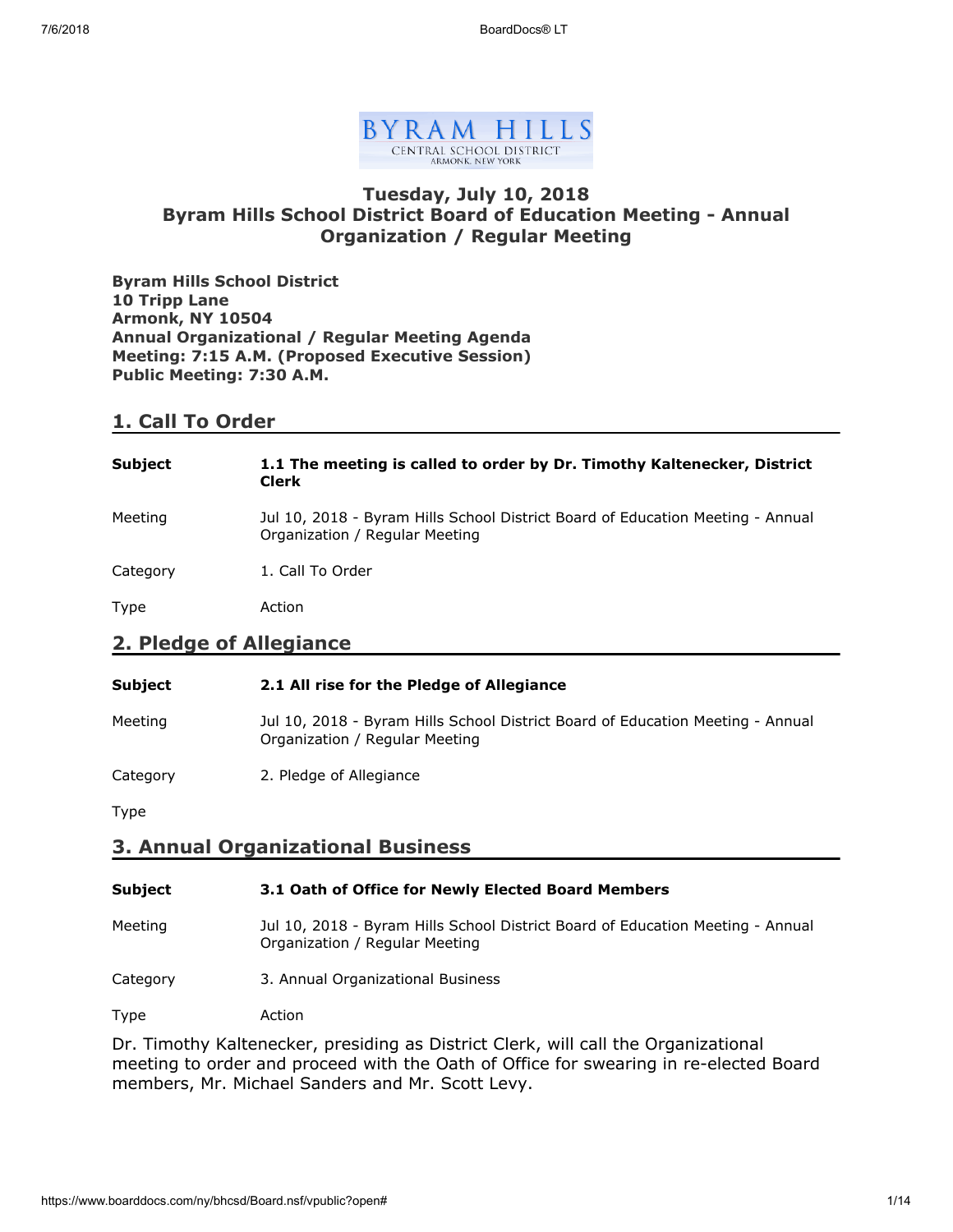Note: Mr. Sanders wil be sworn in at the August 28, 2018 Board meeting.

Thank you for your support to our students and desire to serve with this team of dedicated school Board members.

| <b>Subject</b>                                                                                                                      | 3.2 Election of President and Vice-President                                                                     |
|-------------------------------------------------------------------------------------------------------------------------------------|------------------------------------------------------------------------------------------------------------------|
| Meeting                                                                                                                             | Jul 10, 2018 - Byram Hills School District Board of Education Meeting - Annual<br>Organization / Regular Meeting |
| Category                                                                                                                            | 3. Annual Organizational Business                                                                                |
| Type                                                                                                                                | Action                                                                                                           |
| Dr. Kaltenecker, presiding as District Clerk, will facilitate the election process for<br>Board President and Board Vice-President. |                                                                                                                  |

### **Subject 3.3 Oath of Office for Board President and Vice-President**

Meeting Jul 10, 2018 - Byram Hills School District Board of Education Meeting - Annual Organization / Regular Meeting

Category 3. Annual Organizational Business

Type Action

Dr. Kaltenecker, presiding as District Clerk, will continue with the swearing in of the Board President and Board Vice President. After the swearing in, the Board President will preside over the meeting.

# **4. Proposed Executive Session Upon Board Approval**

| <b>Subject</b> | 4.1 Personnel Matter - Individual Employee                                                                       |
|----------------|------------------------------------------------------------------------------------------------------------------|
| Meeting        | Jul 10, 2018 - Byram Hills School District Board of Education Meeting - Annual<br>Organization / Regular Meeting |
| Category       | 4. Proposed Executive Session Upon Board Approval                                                                |
| Type           | Procedural                                                                                                       |
| <b>Subject</b> | 4.2 District Matter - District Finance and Fund Allocation                                                       |
| Meeting        | Jul 10, 2018 - Byram Hills School District Board of Education Meeting - Annual<br>Organization / Regular Meeting |
| Category       | 4. Proposed Executive Session Upon Board Approval                                                                |
| Type           | Procedural                                                                                                       |
| Subject        | 4.3 Legal Matter - District Revenue                                                                              |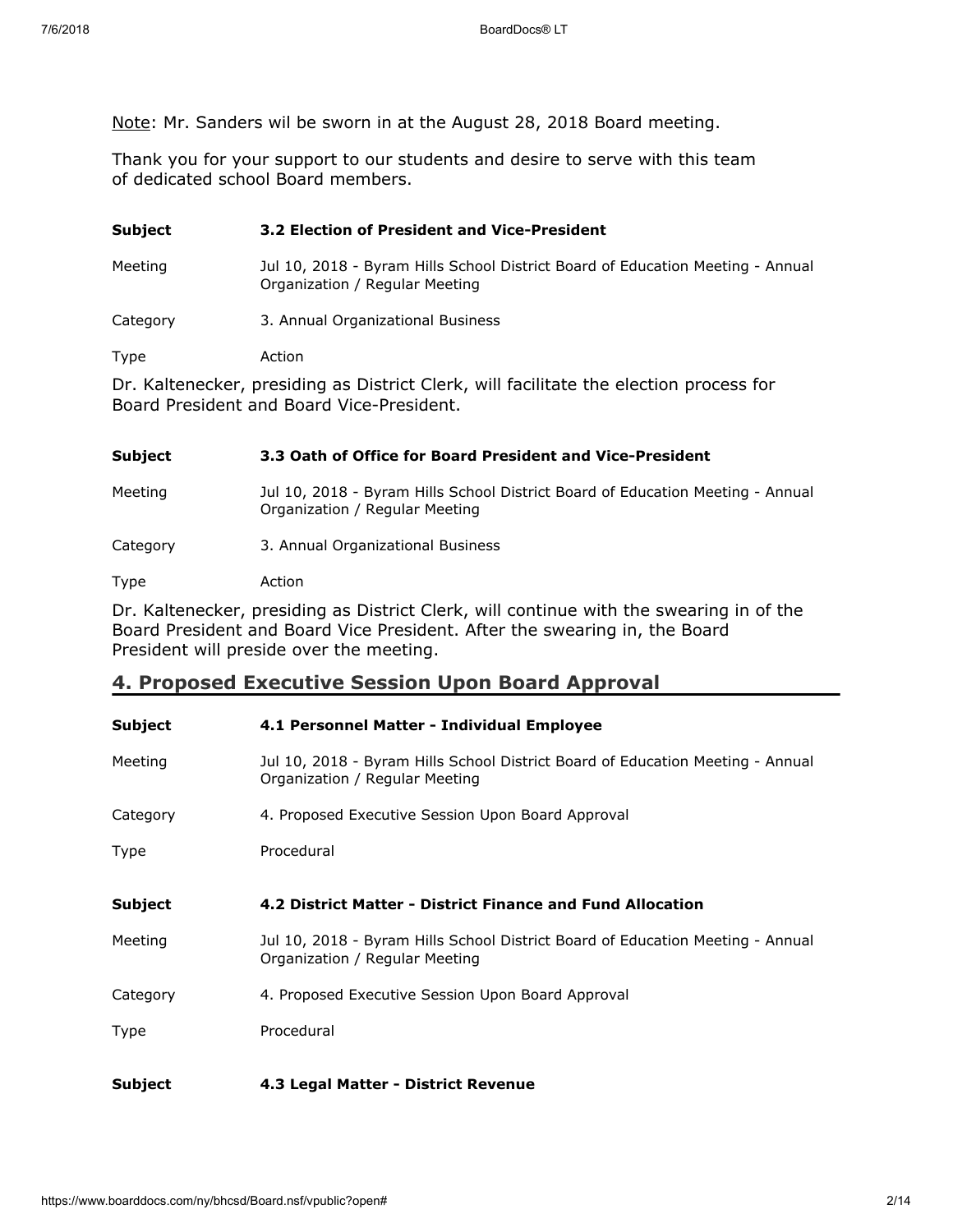| Meeting                            | Jul 10, 2018 - Byram Hills School District Board of Education Meeting - Annual<br>Organization / Regular Meeting |
|------------------------------------|------------------------------------------------------------------------------------------------------------------|
| Category                           | 4. Proposed Executive Session Upon Board Approval                                                                |
| Type                               | Procedural                                                                                                       |
|                                    |                                                                                                                  |
| <b>Subject</b>                     | 4.4 District Matter - Intermunicipal Agreement                                                                   |
| Meeting                            | Jul 10, 2018 - Byram Hills School District Board of Education Meeting - Annual<br>Organization / Regular Meeting |
| Category                           | 4. Proposed Executive Session Upon Board Approval                                                                |
| Type                               | Procedural                                                                                                       |
| <b>5. Comments from the Public</b> |                                                                                                                  |
|                                    |                                                                                                                  |

| <b>Subject</b> | 5.1 Public Comments (if any) will be heard at this time                                                          |
|----------------|------------------------------------------------------------------------------------------------------------------|
| Meeting        | Jul 10, 2018 - Byram Hills School District Board of Education Meeting - Annual<br>Organization / Regular Meeting |
| Category       | 5. Comments from the Public                                                                                      |
| Type           | Recognition                                                                                                      |

**Attached** is a copy of the Byram Hills School District "*Guidance for Public Input at Board Meetings"* as *a reference for public comments during Board meetings.*

File Attachments [Guidance for Public Input at Board Meetings REVISED 12-6-16.pdf \(17 KB\)](https://www.boarddocs.com/ny/bhcsd/Board.nsf/files/AYSVXJ682C2F/$file/Guidance%20for%20Public%20Input%20at%20Board%20Meetings%20REVISED%2012-6-16.pdf)

### **6. Revision and Adoption of Annual Organizational Agenda ITEMS 7- 9**

| <b>Subject</b> | 6.1 Revisions (if necessary) and Adoption of ANNUAL<br><b>ORGANIZATIONAL Agenda</b>                              |
|----------------|------------------------------------------------------------------------------------------------------------------|
| Meeting        | Jul 10, 2018 - Byram Hills School District Board of Education Meeting - Annual<br>Organization / Regular Meeting |
| Category       | 6. Revision and Adoption of Annual Organizational Agenda ITEMS 7-9                                               |
| Type           | Action                                                                                                           |
|                | ANNIIAI ORGANIZATIONAI Annointments by the Roard of                                                              |

### **7. ANNUAL ORGANIZATIONAL Appointments by the Board of Education for the 2018-19 School Year**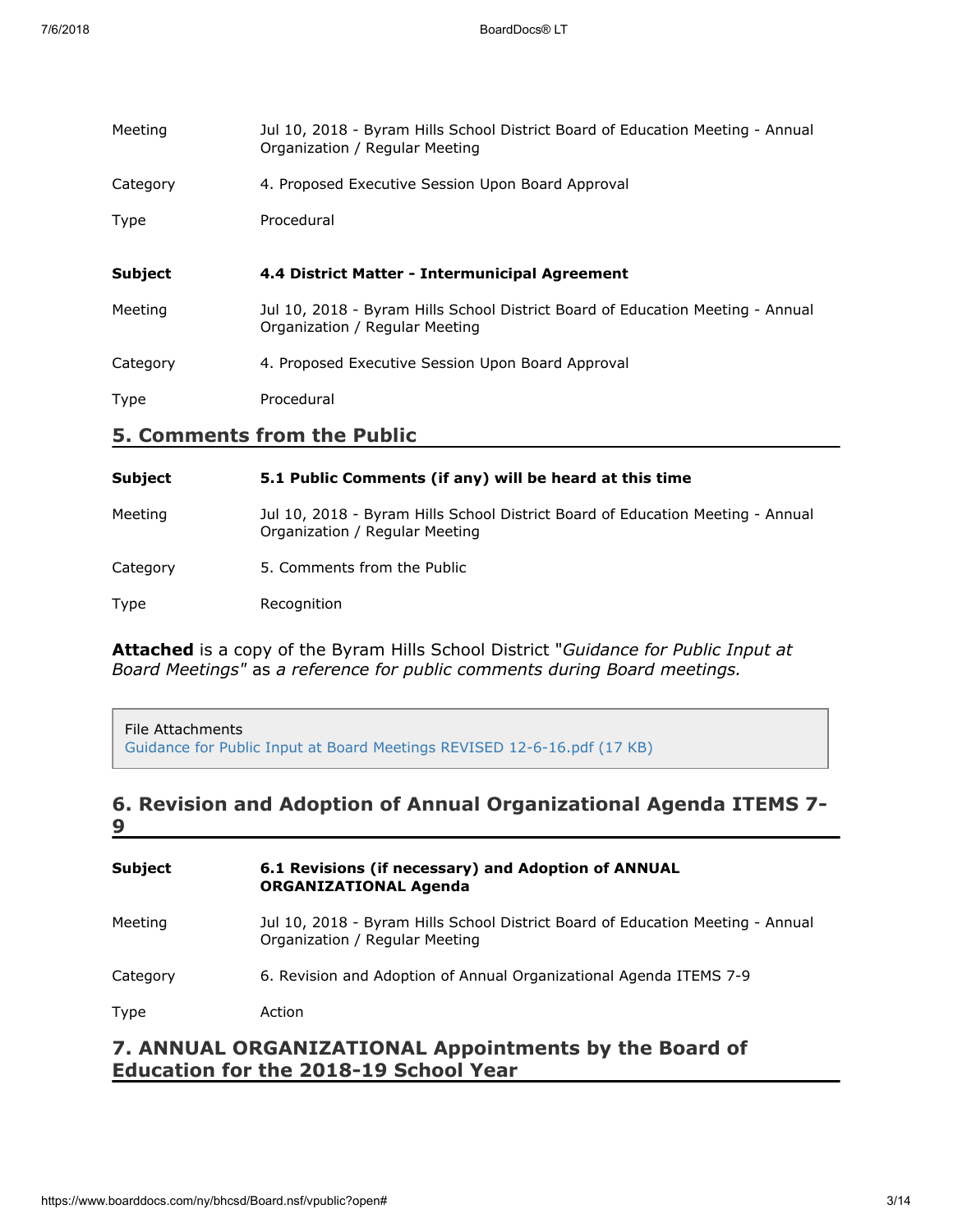| <b>Subject</b>                                                                                                                                                                                                                      | 7.1 Annual Organizational Appointments by the Board of Education for<br>the 2018-19 School Year                                                                                                                                                                                                                                                                                                                                                                                                                                                                                                                                                                                                                                                                                                                                                                                                                                                                                                                                                                                                                                                                                                                                                                                                                                                                                                                                                                                                                                                                                                                                                                                                                                                                                                                                                                                                                                                                                                                                                                                                                                                                                                                                                                                                                                                                                                                                                                                                                                                                                                                                                                                                                                                                                                                                               |
|-------------------------------------------------------------------------------------------------------------------------------------------------------------------------------------------------------------------------------------|-----------------------------------------------------------------------------------------------------------------------------------------------------------------------------------------------------------------------------------------------------------------------------------------------------------------------------------------------------------------------------------------------------------------------------------------------------------------------------------------------------------------------------------------------------------------------------------------------------------------------------------------------------------------------------------------------------------------------------------------------------------------------------------------------------------------------------------------------------------------------------------------------------------------------------------------------------------------------------------------------------------------------------------------------------------------------------------------------------------------------------------------------------------------------------------------------------------------------------------------------------------------------------------------------------------------------------------------------------------------------------------------------------------------------------------------------------------------------------------------------------------------------------------------------------------------------------------------------------------------------------------------------------------------------------------------------------------------------------------------------------------------------------------------------------------------------------------------------------------------------------------------------------------------------------------------------------------------------------------------------------------------------------------------------------------------------------------------------------------------------------------------------------------------------------------------------------------------------------------------------------------------------------------------------------------------------------------------------------------------------------------------------------------------------------------------------------------------------------------------------------------------------------------------------------------------------------------------------------------------------------------------------------------------------------------------------------------------------------------------------------------------------------------------------------------------------------------------------|
| Meeting                                                                                                                                                                                                                             | Jul 10, 2018 - Byram Hills School District Board of Education Meeting - Annual<br>Organization / Regular Meeting                                                                                                                                                                                                                                                                                                                                                                                                                                                                                                                                                                                                                                                                                                                                                                                                                                                                                                                                                                                                                                                                                                                                                                                                                                                                                                                                                                                                                                                                                                                                                                                                                                                                                                                                                                                                                                                                                                                                                                                                                                                                                                                                                                                                                                                                                                                                                                                                                                                                                                                                                                                                                                                                                                                              |
| Category                                                                                                                                                                                                                            | 7. ANNUAL ORGANIZATIONAL Appointments by the Board of Education for the<br>2018-19 School Year                                                                                                                                                                                                                                                                                                                                                                                                                                                                                                                                                                                                                                                                                                                                                                                                                                                                                                                                                                                                                                                                                                                                                                                                                                                                                                                                                                                                                                                                                                                                                                                                                                                                                                                                                                                                                                                                                                                                                                                                                                                                                                                                                                                                                                                                                                                                                                                                                                                                                                                                                                                                                                                                                                                                                |
| <b>Type</b>                                                                                                                                                                                                                         | Action                                                                                                                                                                                                                                                                                                                                                                                                                                                                                                                                                                                                                                                                                                                                                                                                                                                                                                                                                                                                                                                                                                                                                                                                                                                                                                                                                                                                                                                                                                                                                                                                                                                                                                                                                                                                                                                                                                                                                                                                                                                                                                                                                                                                                                                                                                                                                                                                                                                                                                                                                                                                                                                                                                                                                                                                                                        |
| 7.4 Ann Provenzano - Claims Auditor<br>7.9 William Wasser - Purchasing Agent<br><b>Services and Dispute Resolution</b><br>White, Christopher Rasquin<br>Lamia<br><b>Gina Cunningham</b><br>7.31 Homeless Coordinator - Jill Boynton | 7.1 Timothy Kaltenecker - School District Clerk<br>7.2 Susan Palamarczuk - Records Access and Records Management Officer<br>7.3 Gina Cunningham - Records Appeal Officer<br>7.5 Jackie Macken, Linda Carpenter - Deputy Claims Auditors<br>7.6 Susan Palamarczuk - School District Treasurer<br>7.7 Gregory Carlson, James Reese - Deputy Treasurers<br>7.8 James Reese - Authorization to Certify Payrolls<br>7.10 Robert Persaud - Deputy Purchasing Agent<br>7.11 Bond, Schoeneck & King, PLLC - Board Attorney for General Counsel, Human Resources, Student<br>7.12 Shaw, Perelson, May & Lambert, LLP - Board Attorney for General Counsel and Litigation<br>7.13 Hawkins Delafield & Wood, LLP - Bond Counsel<br>7.14 Nawrocki Smith LLP - Independent Auditor<br>7.15 Dr. Louis A. Corsaro - School Physician<br>7.16 Bank of America, JP Morgan Chase Bank, N.A, The Westchester Bank, People's United Bank, Webster<br>Bank, N.A. - Depository for the General Fund, Trust and Agency Accounts, Payroll, School Lunch, Capital<br>Accounts, Debt Service Fund and Special Purpose Fund<br>7.17 NYLAF, TD Bank, Bank of America, JP Morgan Chase Bank, N.A., The Westchester Bank, People's<br>United Bank, Webster Bank, N.A. - Depository Accounts for Investments<br>7.18 Central Treasurers: Extraclassroom Activity Advisors - Sandy Abt and Deborah DeFrancesco<br>7.19 Authorization of Petty Cash Funds and Petty Cash Treasurers - High School Principal's Secretary:<br>\$100; Transportation, Director of Transportation: \$100; Superintendent's Secretary: \$100<br>7.20 Authorization to Implement Contractual Agreements - Jen Lamia<br>7.21 Authorization to Implement Non-Represented Employee Salaries - Jen Lamia<br>7.22 Authorization of Budget Transfers - Jen Lamia or Designee<br>7.23 Authorization to Apply for Grants-in-Aid (State, Federal, Private) -Jen Lamia<br>7.24 Trustees for Byram Hills Trust Fund - Gregory Carlson, James Reese and Gina Cunningham, Jackie<br>7.25 Designation of Signatures on Checks - Susan Palamarczuk, Gregory Carlson, James Reese or Jen<br>7.26 Human Rights Compliance Officer, responsible for receiving and making inquiry into complaints of<br>discrimination pursuant to all applicable federal, state and local laws - Jill Boynton and Gina Cunningham<br>7.27 Section 504/Title II ADA Compliance Officer - Jill Boynton<br>7.28 Title IX/Title VII Compliance Officers (Sex/Gender issues) - Jill Boynton and Gina Cunningham<br>7.29 Title VI Compliance Officers (Race, Creed, National Origin, Religion, etc. Issues) - Jill Boynton and<br>7.30 Designated Educational Official for Students in Need of Special Services - Jill Boynton<br>7.32 Residency Designees - Gregory Carlson, James Reese<br>7.33 Asbestos Designee (AHERA) - Steve Thompson |
|                                                                                                                                                                                                                                     |                                                                                                                                                                                                                                                                                                                                                                                                                                                                                                                                                                                                                                                                                                                                                                                                                                                                                                                                                                                                                                                                                                                                                                                                                                                                                                                                                                                                                                                                                                                                                                                                                                                                                                                                                                                                                                                                                                                                                                                                                                                                                                                                                                                                                                                                                                                                                                                                                                                                                                                                                                                                                                                                                                                                                                                                                                               |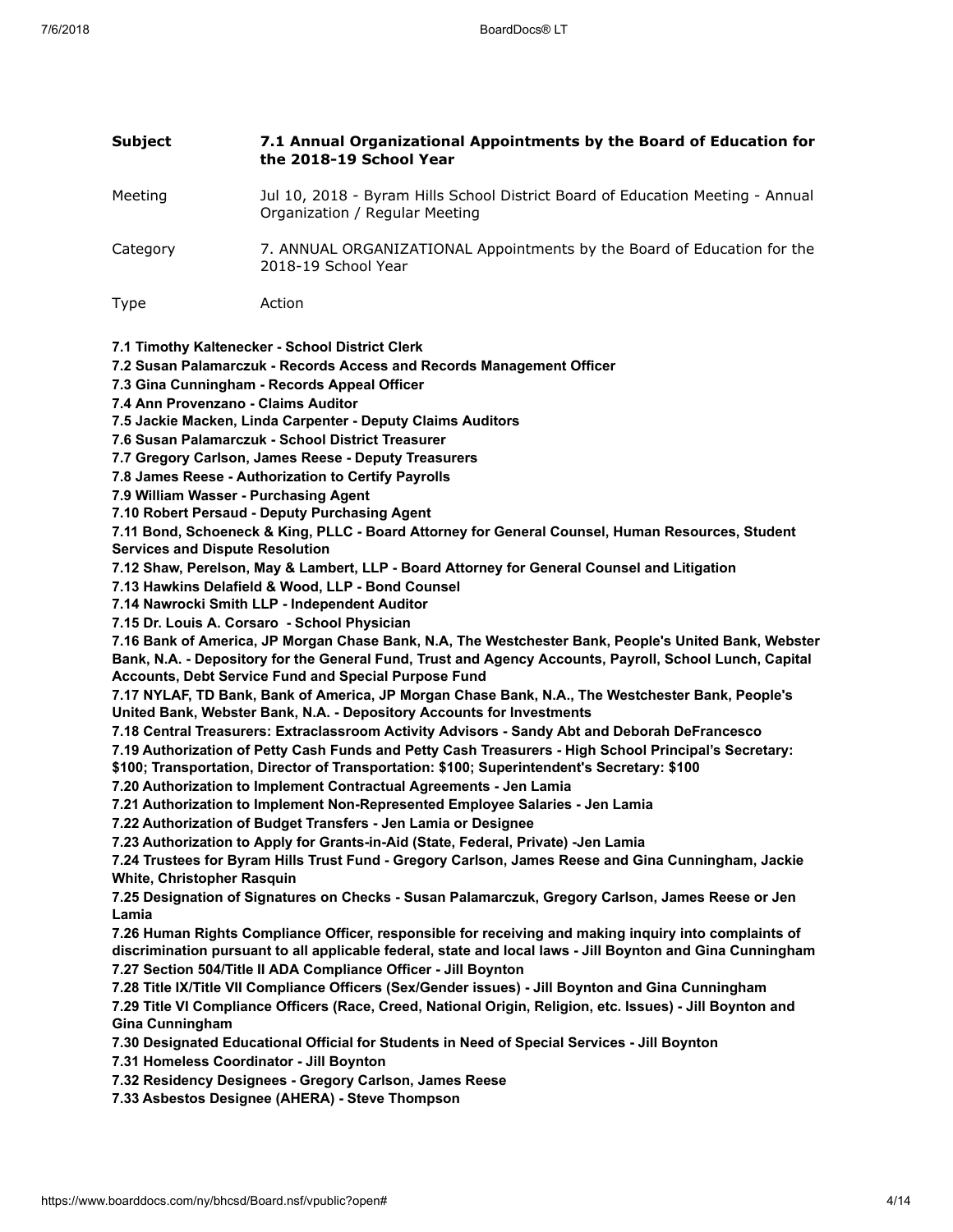**7.34 Chemical Hygiene Officer (OSHA) - Steve Thompson**

**7.35 School Pesticide Representative - Steve Thompson**

**7.36 Property Control Managers - Gregory Carlson, James Reese**

**7.37 Authorization to Attend Workshops - Timothy Kaltenecker**

**7.38 Designation of Official Newspaper - Journal News**

**7.39 Establishment of Mileage Reimbursement @ I.R.S. Maximum Rate**

**7.40 Appointment of Representative to the SWSCHP (Statewide Schools Cooperative Health Plan) Board of Governors - Jen Lamia**

### **8. Re-Adoption of All Board Policies, Including Policy 2160 (School District Officer and Employee Code of Ethics), Policy 6240 (Investments), Policy 6700 (Purchasing), and Policy 6700R (Purchasing Regulation) for the 2018-19 School Year**

| <b>Subject</b> | 8.1 Re-adoption of All Board Policies                                                                                                                                                                                                                 |
|----------------|-------------------------------------------------------------------------------------------------------------------------------------------------------------------------------------------------------------------------------------------------------|
| Meeting        | Jul 10, 2018 - Byram Hills School District Board of Education Meeting - Annual<br>Organization / Regular Meeting                                                                                                                                      |
| Category       | 8. Re-Adoption of All Board Policies, Including Policy 2160 (School District<br>Officer and Employee Code of Ethics), Policy 6240 (Investments), Policy 6700<br>(Purchasing), and Policy 6700R (Purchasing Regulation) for the 2018-19<br>School Year |
| Type           | Action                                                                                                                                                                                                                                                |

All Byram Hills District Policies are available on the Byram Hills School District website, [www.byramhills.org, under Board of Education - Policies](https://boardpolicyonline.com/?b=byram_hills) **OR** https://boardpolicyonline.com/? b=byram\_hills

### **9. Resolutions**

| <b>Subject</b> | 9.1 Resolution Approving Designation of Board of Education Members<br>to Appoint Impartial Hearing Officers for Special Education Hearings,<br>effective July 1, 2018 |
|----------------|-----------------------------------------------------------------------------------------------------------------------------------------------------------------------|
| Meeting        | Jul 10, 2018 - Byram Hills School District Board of Education Meeting - Annual<br>Organization / Regular Meeting                                                      |
| Category       | 9. Resolutions                                                                                                                                                        |
| Type           | Action                                                                                                                                                                |

The Resolution to Appoint Impartial Hearing Officers is attached.

File Attachments [Resolution to Approve Impartial Hearing Officer for Review 7-10-18.pdf \(9 KB\)](https://www.boarddocs.com/ny/bhcsd/Board.nsf/files/B2EJAS4C47E9/$file/Resolution%20to%20Approve%20Impartial%20Hearing%20Officer%20for%20Review%20%207-10-18.pdf)

**Subject 9.2 Resolution Authorizing Settlement by Director of Special Services in Consultation With Superintendent of Schools of Due Process Claims, effective July 1, 2018**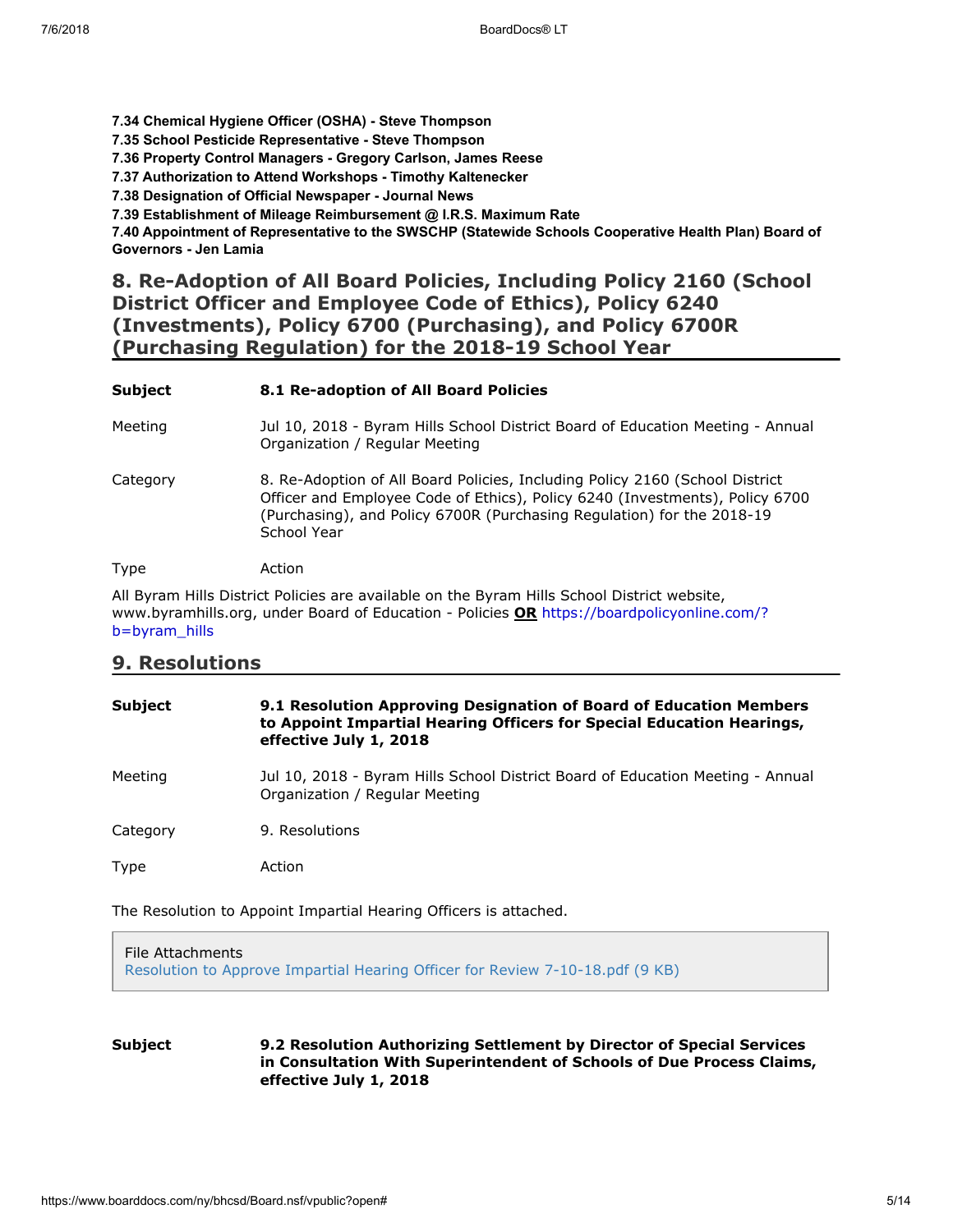| Meeting  | Jul 10, 2018 - Byram Hills School District Board of Education Meeting - Annual<br>Organization / Regular Meeting |
|----------|------------------------------------------------------------------------------------------------------------------|
| Category | 9. Resolutions                                                                                                   |
| Type     | Action                                                                                                           |

The Resolution Authorizing Settlement of Due Process Claims is attached.

File Attachments [Resolution re Due Process for Review 7-10-18.pdf \(11 KB\)](https://www.boarddocs.com/ny/bhcsd/Board.nsf/files/B2EJCC4C81B7/$file/Resolution%20re%20Due%20Process%20for%20Review%20%207-10-18.pdf)

# **10. Revision and Adoption of Consent Agenda**

| Subject  | 10.1 Revisions (if necessary) and Adoption of Regular Meeting Agenda                                             |
|----------|------------------------------------------------------------------------------------------------------------------|
| Meeting  | Jul 10, 2018 - Byram Hills School District Board of Education Meeting - Annual<br>Organization / Regular Meeting |
| Category | 10. Revision and Adoption of Consent Agenda                                                                      |
| Type     | Action (Consent)                                                                                                 |

*The use of a consent agenda permits the Board of Education to make more effective use of its time by adopting a single motion to cover those relatively routine matters which are included.*

# **11. Consent Agenda - Personnel**

| <b>Subject</b> | 11.1 Personnel Items                                                                                             |
|----------------|------------------------------------------------------------------------------------------------------------------|
| Meeting        | Jul 10, 2018 - Byram Hills School District Board of Education Meeting - Annual<br>Organization / Regular Meeting |
| Category       | 11. Consent Agenda - Personnel                                                                                   |
| Type           | Action (Consent)                                                                                                 |

# **11.1 Administrator Probationary Appointment:**

1. Laura Dubak, Assistant Principal, BHHS, 4-year probationary, effective 7/23/18-7/22/22

#### **11.2 Teacher Resignation for the Purpose of Retirement:**

1. Laura Jones, World Languages, BHHS, effective 6/30/18

#### **11.3 Teacher Probationary Appointment:**

1. Michelle Collins, Special Education, BHHS, 4-yr probationary, effective 8/29/18-8/28/22

#### **11.4 Teacher Probationary Period Amended:**

1. Kimberley Gewitz, Social Studies, BHHS, Amend from 4-yr probationary to 3-yr probationary, effective 8/29/17-8/28/20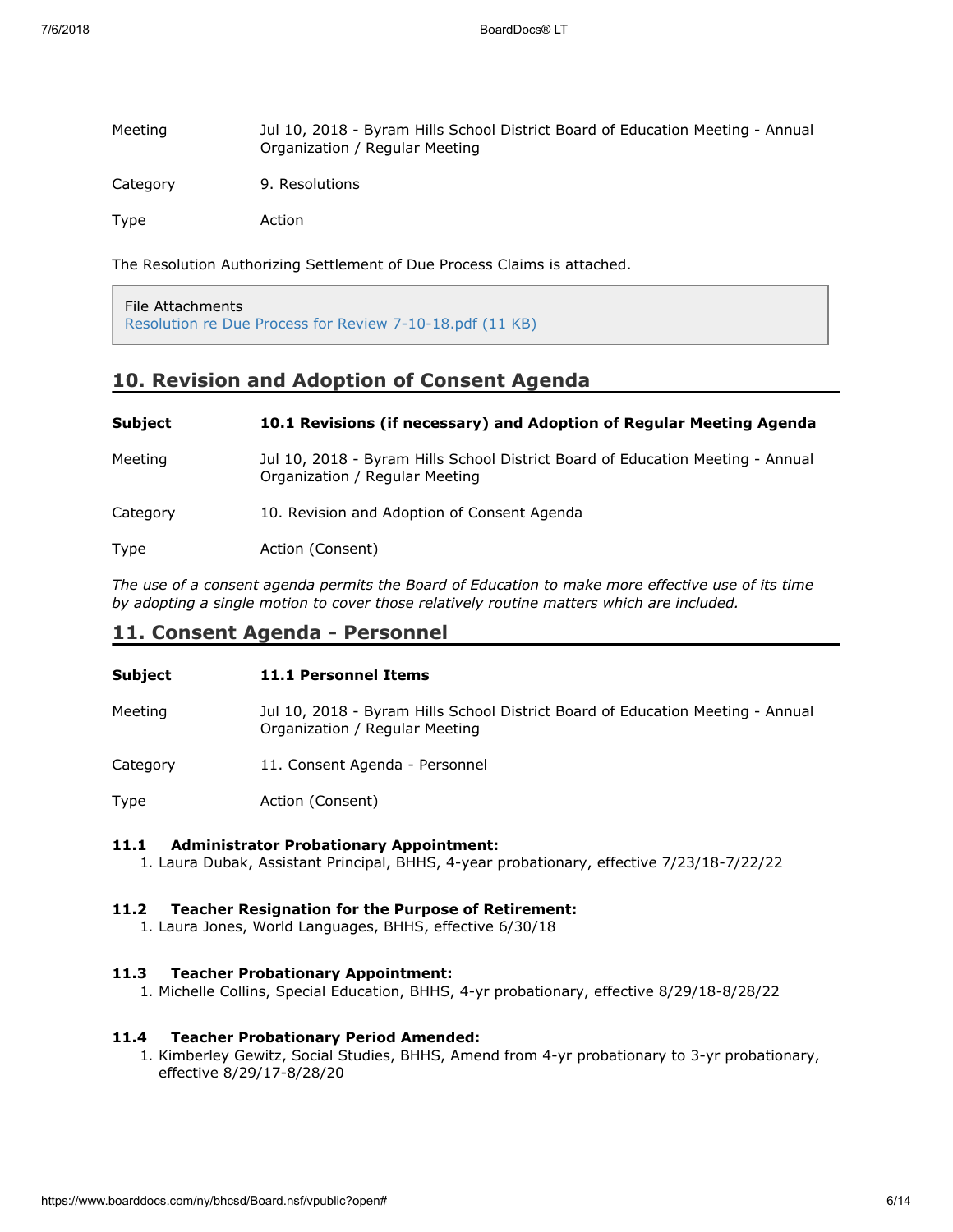#### **11.5 Part-time Teacher Appointments for 2018-19:**

- 1. Joann Ryan, Science .6 FTE, HCC
- 2. Sandra Abt, Social Studies, .5 FTE, BHHS
- 3. Dana Celestino, Music, .6 FTE, WA
- 4. Robert Croke, Social Studies, .2 FTE, BHHS
- 5. Carley Sarraccco, Math, .2 FTE, BHHS
- 6. Alison Smith, World Languages (French), .6 FTE, BHHS

#### **11.6 Additional Teaching Assignments for 2018-19:**

- 1. Jennifer Croke, Health, .1 FTE, BHHS, effective 8/29/18-1/28/19 (First Semester)
- 2. Douglas Carpenter, Health, .1 FTE, BHHS, effective 1/29/19-6/30/19 (Second Semester)
- 3. Steven Borneman, Chemistry Teacher Assistant Program, .1 FTE, BHHS

#### **11.7 Coordinator Appointments for 2018-19:**

- 1. Library Media Specialist Jane del Villar
- 2. Special Testing Coordinator Joan Smyth
- 3. Science Research Stephanie Greenwald
- 4. K-12 Health Education Jared Christian
- 5. K-12 Physical Education Jen Croke
- 6. Teaching Coordinator for Grade 9 Mentor Tom Andriello

#### **11.8 Regular Substitute Teacher Appointment:**

1. Toniann Urbieta, Special Education, CH, effective 8/29/18-6/30/19

#### **11.9 CSEA Resignations:**

- 1. Lawrence Cerretani, Teacher Aide, HCC, effective 6/22/18
- 2. Kenneth Dahlgren, Monitor, Transp., effective 6/18/18
- 3. Jennifer Johnson, Teacher Aide, CH, effective 6/22/18
- 4. Isabel Moro, Teacher Aide, WA, effective 6/25/18
- 5. Samantha VanSchaick, Teacher Aide, WA, effective 6/25/18

#### **11.10 Extended School Year Appointment for 2018:**

1. Teacher Aide, Susan Cupani - 1:1

#### **11.11 CSEA Part-time Availability Appointment:**

1. John King, School Monitor, DW, effective 9/04/18

#### **11.12 Summer Cleaner Appointments:**

- 1. John McInerney
- 2. Joshua Piecyk
- 3. Michael Poppo
- 4. Andrew Rosenberg
- 5. Christopher Stafford

### **11.13 Substitute Teacher Appointment:**

1. Maria M. Bottiglieri, effective 9/04/18

#### **11.14 Psychology Intern Appointment for 2018-19 School Year:**

1. Samantha VanSchaick, WA

#### **11.15 Fall Coaching Appointments 2018-19:**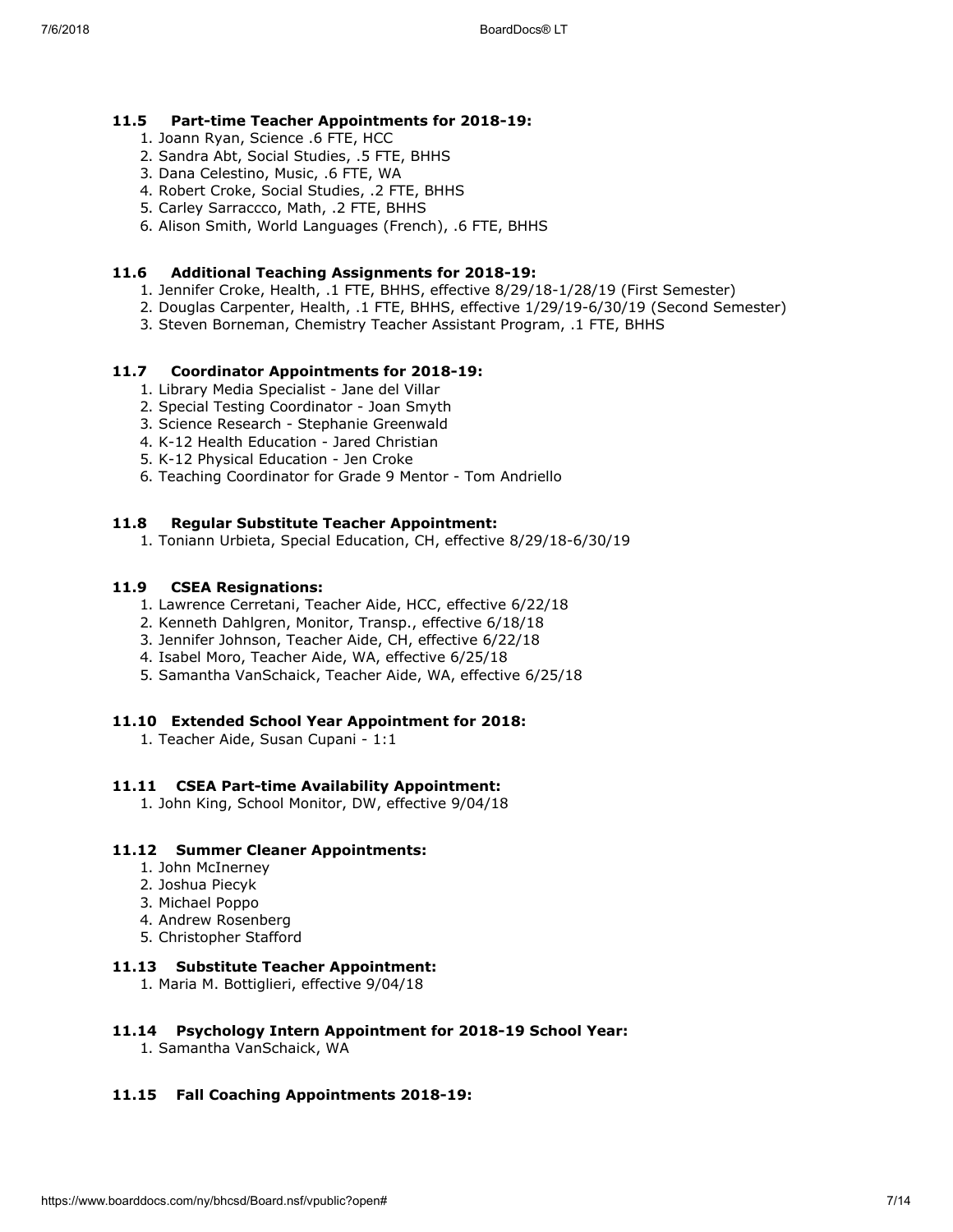- 1. Greg Govan Head Varsity Girls Cross Country
- 2. Michael Racanelli Head Varsity Girls Tennis
- 3. Ted Repa Assistant to the Athletic Director at HCC

#### **11.16 Approval of Teacher Mentor Coordinator:** William LaRue

#### **11.17 Approval of Administrator Mentor Appointments for the 2018-2019 School Year:**  Gina Cunningham

#### **11.18 Approval of Appointment of the Facilitator of** *Investigator of Practice* **-** Barbara O'Connell

**11.19 Approval of Appointment of the Facilitators of** *Partners of Practice* **-** Christine Motta, Barbara Barthelmes

#### **11.20 Approval of Appointments of Facilitators of Learning Communities for the 2018- 19 School Year:**

 **CH:** Jane del Villar, Melanie Berkson, Katherine Meaney, Rekha Singh, Jean White  **WA:** Meg Johnston, Al Lovelace, Doug Maier, Claire Simon, Jennifer Toland

 **HCC:** Megan Di Domenico, Stacey Iskovitz, Alan Lounsbury, Kristina Pace, Dawn Selnes, Jackie White

 **BHHS:** John Clark, Catherine Eshoo, Tarin Fallon, Jayne Karlin, Peter Lichten, Joanna Nash, Eric Odnocki, Greg Quirolo, Steven Skonieczny, Marna Weiss

#### **11.21 Approval of Building Technology Coordinators for the 2018-2019 School Year: CH:** Rekha Singh

 **WA:** Al Lovelace **HCC:** Dawn Selnes **BHHS:** Joanna Nash

**11.22 Approval to Re-Certify Lead Evaluator of Teachers and Principals in Compliance with New York State Annual Professional Performance Review for 2018-19 School Year:** Dr. Jen Lamia and Dr. Timothy Kaltenecker

#### **11.23 Resolution of Re-certification for Lead Evaluators in Compliance with New York State Annual Professional Performance Review for 2017-2018 School Year - Training Conducted by Dr. Timothy Kaltenecker:**

Angelo Ancona - Jill Boynton - Robert Castagna - Debra Cayea - Gina Cunningham - MaryBeth Crupi - Karen Kushnir - Jennifer Laden - Jen Lamia - Kim Lapple - Teresa Letizia - Deepak Marwah - Michael McGrath - Margaret McInerney - Lisa Pellegrino - Kristen Sautner - Duane Smith - Melissa Stahl - Andrew Taylor - Christopher Walsh

### **11.24 Approval of Appointments for Dignity for All Students Act (DASA)**

- 1. Teresa Letizia, CH
- 2. David Mack, WA
- 3. Angelo Ancona, HCC
- 4. Kristen Sautner, BHHS
- 5. Gina Cunningham, District-Wide

#### **11.25 Appointment of District-Wide Emergency RESPONSE Team:**

- 1. Gina Cunningham, Assistant to the Superintendent for Human Resources
- 2. Jill Boynton, Director of Special Services
- 3. David Mack, Assistant Principal, Wampus
- 4. Gregory Carlson, Assistant Superintendent for Business, James Reese, Interim Assistant Superintendent for Business
- 5. Rob Castagna, Director of Health Ed, Phys Ed. and Athletics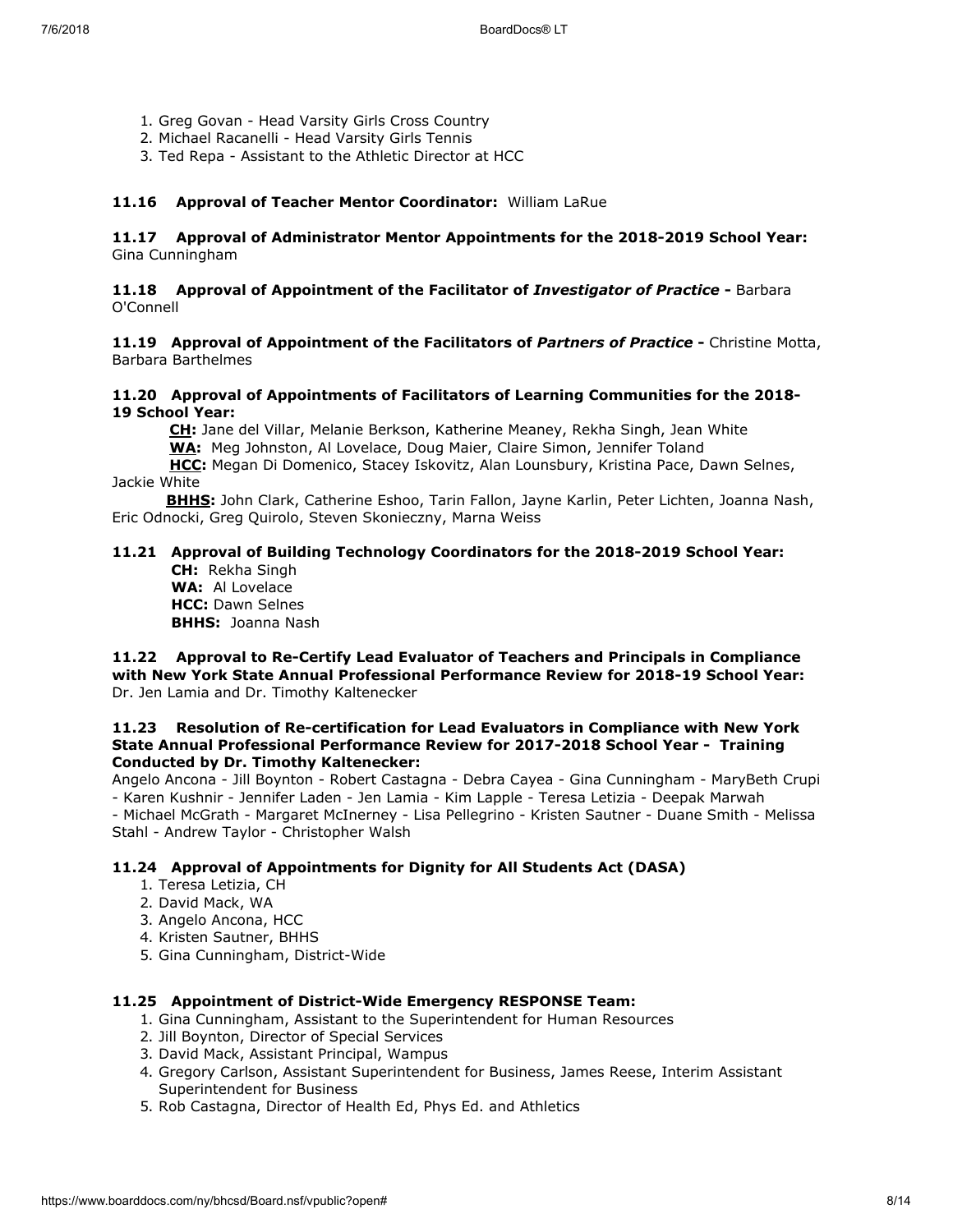- 6. Teresa Letizia, Assistant Principal, Coman Hill
- 7. Kristen Sautner, Assistant Principal, Byram Hills High School
- 8. Patricia Coyne, Director of Transportation
- 9. Laura Coughlan, Secretary to the Assistant to the Superintendent for Human Resources
- 10. Angelo Ancona, Assistant Principal, H. C. Crittenden
- 11. Anthony Sabatella, School Resource Officer
- 12. Carlos Cano, North Castle Fire Chief
- 13. Andrew Taylor, Director of Technology
- 14. Steve Thompson, Director of School Facilities

#### **11.26 Appointment of District-Wide Emergency SAFETY Team:**

- 1. Gina Cunningham, Assistant to the Superintendent for Human Resources
- 2. Jill Boynton, Director of Special Services
- 3. David Mack, Assistant Principal, Wampus
- 4. Gregory Carlson, Assistant Superintendent for Business, James Reese, Interim Assistant Superintendent for Business
- 5. Rob Castagna, Director of Health Ed, Phys Ed. and Athletics
- 6. Teresa Letizia, Assistant Principal, Coman Hill
- 7. Kristen Sautner, Assistant Principal, Byram Hills High School
- 8. Patricia Coyne, Director of Transportation
- 9. Laura Coughlan, Secretary to the Assistant to the Superintendent for Human Resources
- 10. Angelo Ancona, Assistant Principal, H. C. Crittenden
- 11. Anthony Sabatella, School Resource Officer
- 12. Carlos Cano, North Castle Fire Chief
- 13. Andrew Taylor, Director of Technology
- 14. Steve Thompson, Director School Facilities
- 15. Susan Tyrrell, Teacher
- 16. Sophie Maniscalco, Student
- 17. Nancy Maniscalco, PTSA/Parent
- 18. Scott Levy, Board of Education Member

#### **11.27 Approval of Appointees to the BHTA Sick Bank Committee for 2018-19 School**

**Year:** Robin Zilli, Megan Di Domenico, Gregory Carlson, James Reese, Gina Cunningham

#### **11.28 Approval of Appointees to the BHAA Sick Bank Committee for 2018-19 School**

**Year:** Peggy McInerney, Duane Smith, Gregory Carlson, James Reese, Gina Cunningham

**11.29 Approval of Business Office Supervisor Appointments 2018-19:** Kurt Ainsworth, Accounts Payable; Ying Quan, Payroll; William Wasser, Purchasing.

*The use of a consent agenda permits the Board of Education to make more effective use of its time by adopting a single motion to cover those relatively routine matters which are included.*

### **12. Consent Agenda - Business**

| <b>Subject</b>                       | <b>12.1 Business Items</b>                                                                                       |
|--------------------------------------|------------------------------------------------------------------------------------------------------------------|
| Meeting                              | Jul 10, 2018 - Byram Hills School District Board of Education Meeting - Annual<br>Organization / Regular Meeting |
| Category                             | 12. Consent Agenda - Business                                                                                    |
| Type                                 | Action (Consent)                                                                                                 |
| <b>BUSINESS CONSENT AGENDA ITEMS</b> |                                                                                                                  |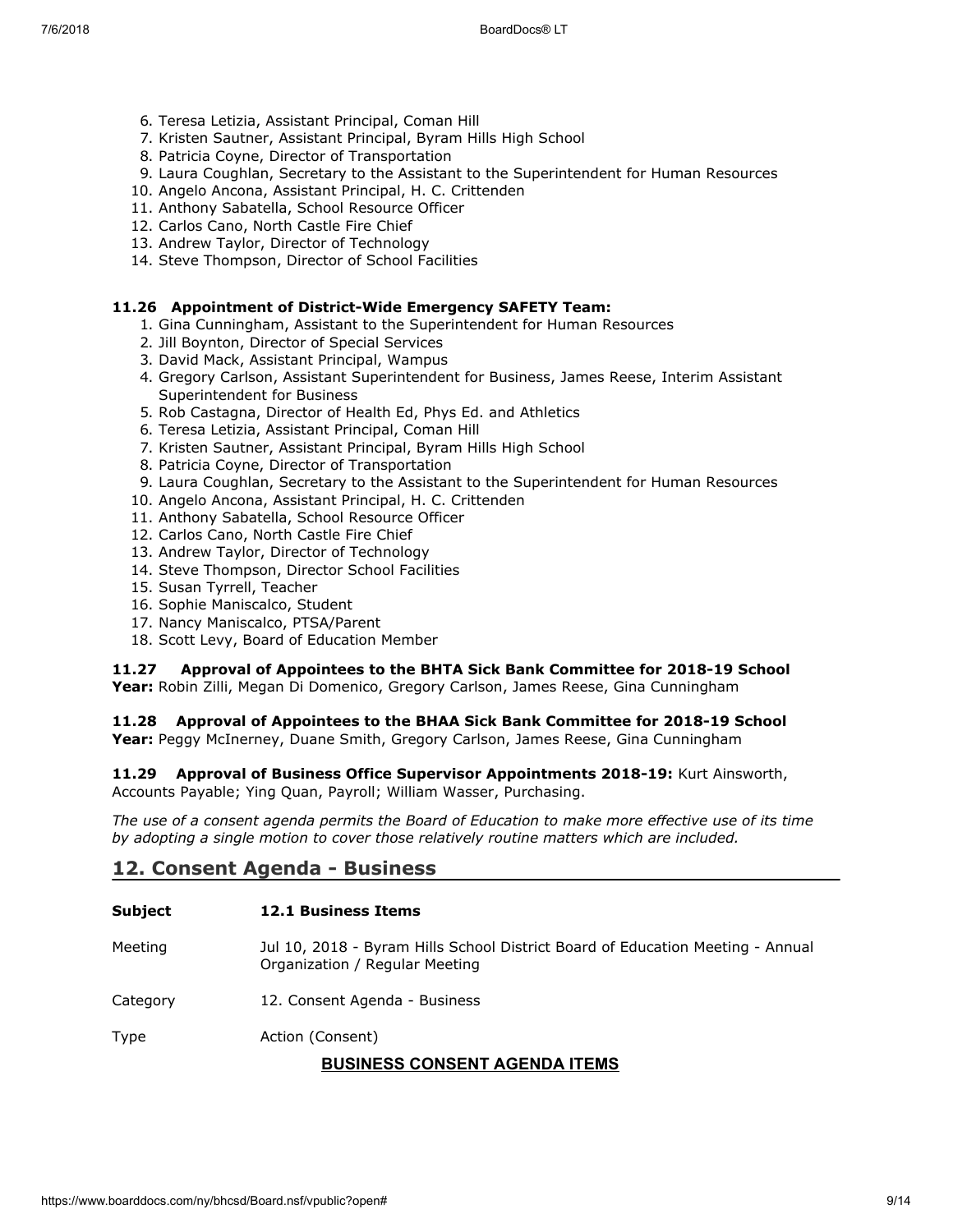**12.1 Authorization to Execute an Attorney Agreement with Bond, Schoeneck & King, PLLC for the 2018-19 Fiscal Year**

**12.2 Authorization to Execute an Attorney Agreement with Shaw, Perelson, May & Lambert, LLP for the 2018-19 Fiscal Year**

**12.3 Authorization to Execute Stipulation of Settlement with Parents of Student No. 9649**

**12.4 Authorization to Execute an Inter-municipal Agreement with the Town of North Castle for School Resource Officers**

**12.5 Authorization to Execute a Professional Services Agreement with Tomahawk Strategic Solutions LLC, for Security Training**

**12.6 Authorization to Execute Instructional Services Agreement with the Association for Mentally Ill Children of Westchester, Inc. (The Clear View School) for the 2018-19 Fiscal Year**

**12.7 Authorization to Execute Contract for Educational Services with the Devereux Foundation/ School for the 2018-19 Fiscal Year**

**12.8 Approval of Consultant Contract with Elise Trainor to Serve as Executive Producer of Bobcat TV for the 2018-19 Fiscal Year**

**12.9 Approval of Consultant Contract with Brian Melso to Serve as Creative/Technical Director, Production Advisor for Bobcat TV and Website Content for the 2018-19 Fiscal Year**

**12.10 Authorization to Execute Contract with Student Assistance Services Corp. for the 2018-19 Fiscal Year**

**12.11 Authorization to Extend Contract with Cor-Evolution, LLC for Certified Athletic Training Services for the 2018-19 Fiscal Year (August 13, 2018-June 21, 2019)**

**12.12 Authorization to Extend Contract with Cor-Evolution, LLC for Strength and Conditioning Services for the 2018-19 Fiscal Year**

**12.13 Authorization to Execute a Consultant Agreement with Ann Provenzano for the 2018-19 Fiscal Year**

**12.14 Authorization to Execute a Consultant Agreement with Marilyn Friend of Marilyn Friend, Inc. for the 2018-19 Fiscal Year.**

**12.15 Approval of Contract for Health & Welfare Services with the Union Free School District of the Tarrytowns for 2017-18 School Year**

**12.16 Approval of Contract for Health & Welfare Services with the Bedford Central School District for 2017- 18 School Year**

**12.17 Approval of Contract for Health & Welfare Services with the City School District of New Rochelle for 2017-18 School Year**

**12.18 Approval of Contract with Frontline Education for Absence and Substitute Management for the 2018- 19 School Year**

**12.19 Authorization to Execute Financial Advisory Services Agreement with Capital Markets Advisors, LLC, for the 2018-19 fiscal year**

**12.20 Award of Bids for HVAC On-Call Annual Service**

**12.21 Authorization to Participate in Bids and Contracts for the 2018-19 Fiscal Year**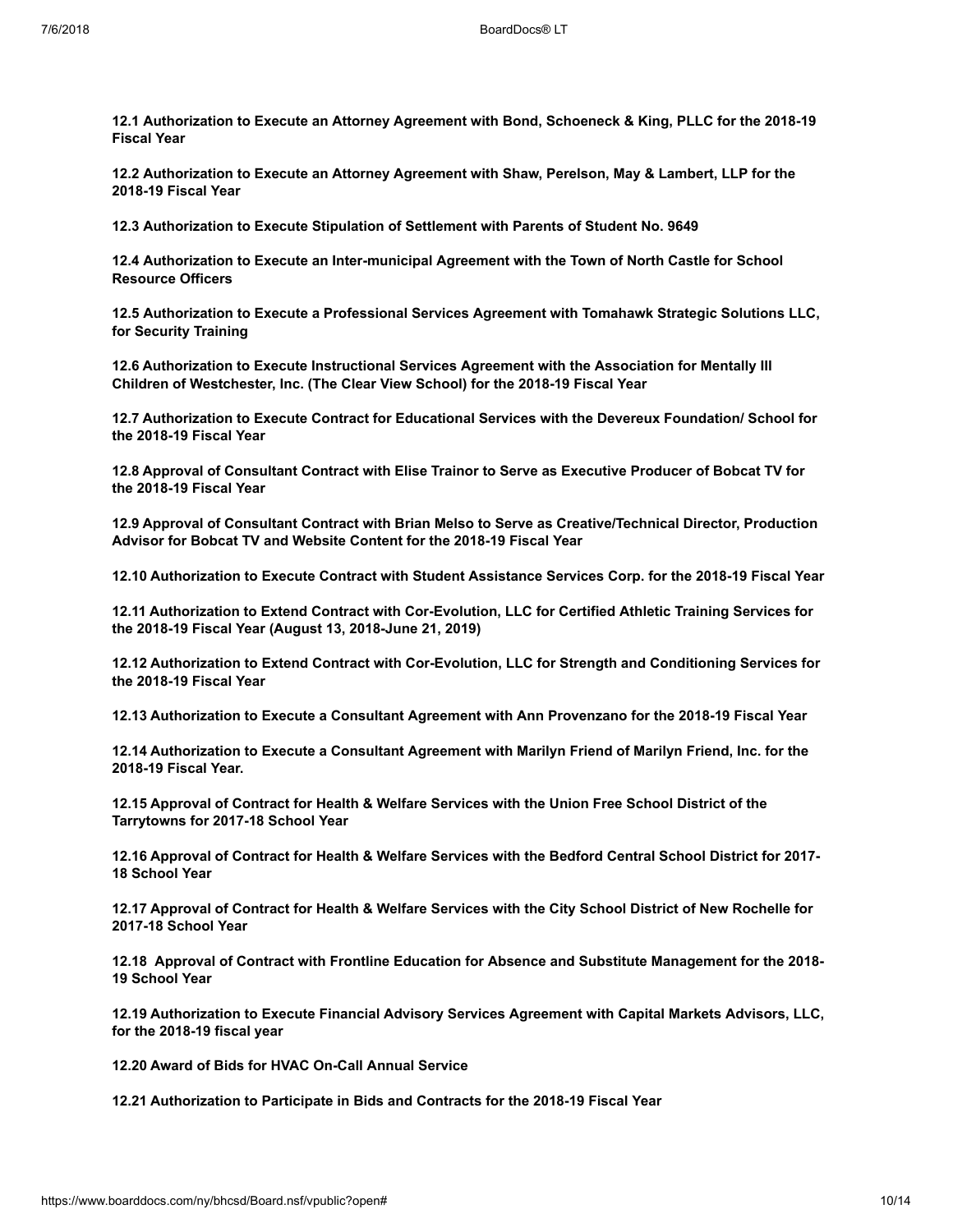**12.22 Award of Bid for the 2018-19 Fiscal Year: Photographic and Graphic Design Supplies**

**12.23 Authorization to Approve the Meal Shaming Prevention Plan**

**12.24 Authorization to Execute Renewal Agreement with ARAMARK Educational Services LLC for the Food Services Program for 2018-19**

**12.25 Approval of Consultant Contract with Gary Zavras to Serve as Clerk of the Works for the Byram Hills High School Theatre Renovation Project**

**12.26 Acceptance of Treasurer's Report for May 2018**

**12.27 Approval of 2017-18 Budget Transfers Regarding Salary Budget Codes**

*The use of a consent agenda permits the Board of Education to make more effective use of its time by adopting a single motion to cover those relatively routine matters which are included.*

### **13. Consent Agenda - Special Services**

| Subject  | 13.1 CSE/SubCSE/CPSE Recommendations; CSE/SubCSE/CPSE<br><b>Appointments Surrogate Parents (Summer 2018)</b>     |
|----------|------------------------------------------------------------------------------------------------------------------|
| Meeting  | Jul 10, 2018 - Byram Hills School District Board of Education Meeting - Annual<br>Organization / Regular Meeting |
| Category | 13. Consent Agenda - Special Services                                                                            |
| Type     | Action (Consent)                                                                                                 |

*The use of a consent agenda permits the Board of Education to make more effective use of its time by adopting a single motion to cover those relatively routine matters which are included.*

# **14. Unfinished Business**

| Subject                 | <b>14.1 Charitable Donations</b>                                                                                 |
|-------------------------|------------------------------------------------------------------------------------------------------------------|
| Meeting                 | Jul 10, 2018 - Byram Hills School District Board of Education Meeting - Annual<br>Organization / Regular Meeting |
| Category                | 14. Unfinished Business                                                                                          |
| Type                    | Action, Information                                                                                              |
| Subject                 | 14.2 Request to Name the Byram Hills Theatre                                                                     |
| Meeting                 | Jul 10, 2018 - Byram Hills School District Board of Education Meeting - Annual<br>Organization / Regular Meeting |
| Category                | 14. Unfinished Business                                                                                          |
| Type                    | Action, Information                                                                                              |
| <b>15. New Business</b> |                                                                                                                  |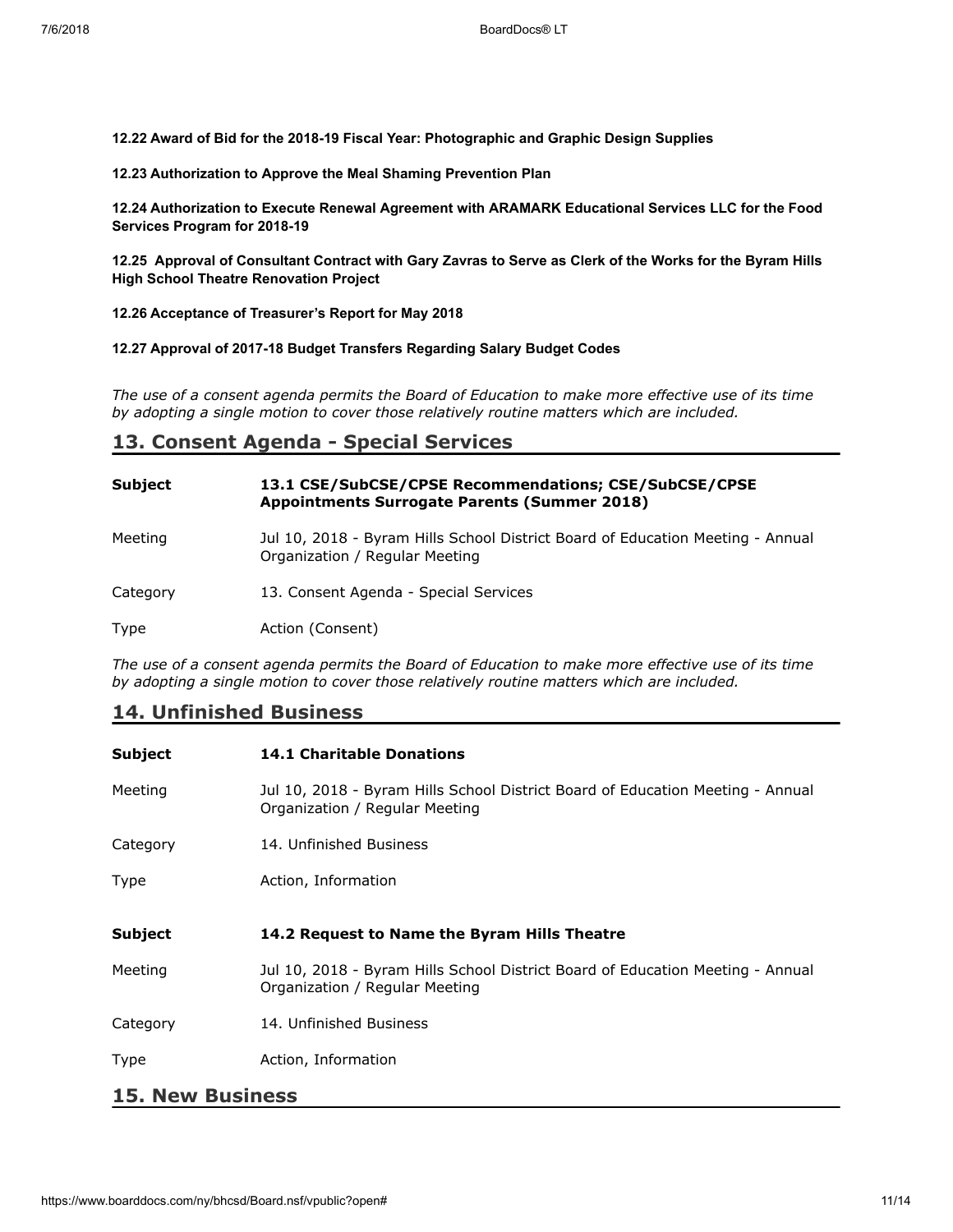| <b>Subject</b> | <b>15.1 New Business</b>                                                                                         |
|----------------|------------------------------------------------------------------------------------------------------------------|
| Meeting        | Jul 10, 2018 - Byram Hills School District Board of Education Meeting - Annual<br>Organization / Regular Meeting |
| Category       | 15. New Business                                                                                                 |
| Type           | Action, Information                                                                                              |

# **16. Staff Reports**

| <b>Subject</b>           | 16.1 Superintendent                                                                                              |
|--------------------------|------------------------------------------------------------------------------------------------------------------|
| Meeting                  | Jul 10, 2018 - Byram Hills School District Board of Education Meeting - Annual<br>Organization / Regular Meeting |
| Category                 | 16. Staff Reports                                                                                                |
| Type                     | Information                                                                                                      |
| <b>Subject</b>           | 16.2 Deputy Superintendent, District Clerk                                                                       |
| Meeting                  | Jul 10, 2018 - Byram Hills School District Board of Education Meeting - Annual<br>Organization / Regular Meeting |
| Category                 | 16. Staff Reports                                                                                                |
| Type                     | Information                                                                                                      |
| <b>Subject</b>           | 16.3 Interim Assistant Superintendent for Business and Management<br><b>Services</b>                             |
| Meeting                  | Jul 10, 2018 - Byram Hills School District Board of Education Meeting - Annual<br>Organization / Regular Meeting |
| Category                 | 16. Staff Reports                                                                                                |
| Type                     | Information                                                                                                      |
| <b>Subject</b>           | 16.4 Assistant to the Superintendent for Human Resources                                                         |
| Meeting                  | Jul 10, 2018 - Byram Hills School District Board of Education Meeting - Annual<br>Organization / Regular Meeting |
| Category                 | 16. Staff Reports                                                                                                |
| Type                     | Information                                                                                                      |
| <b>17. Board Reports</b> |                                                                                                                  |

### **Subject 17.1 President**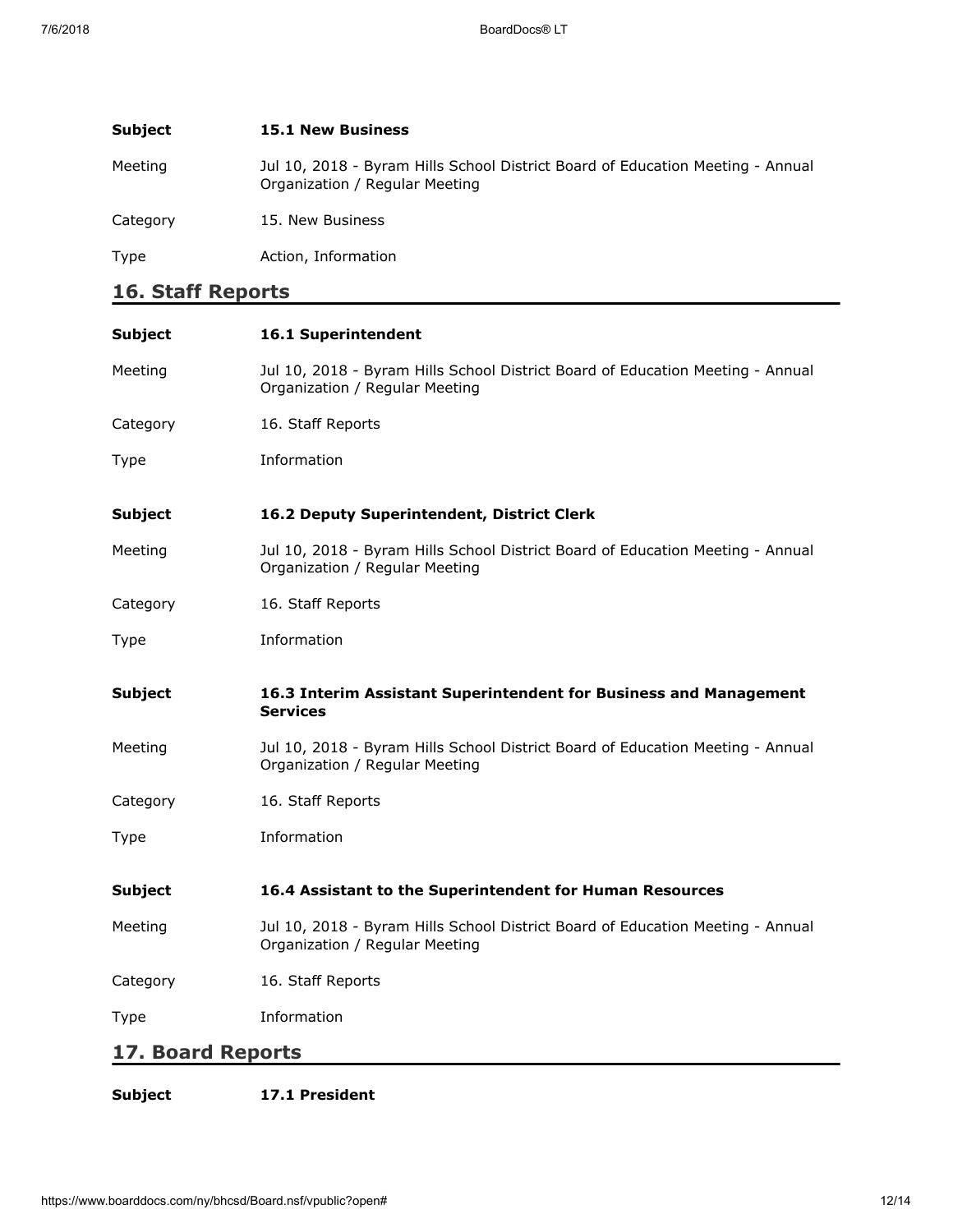| Meeting                                                                                                      | Jul 10, 2018 - Byram Hills School District Board of Education Meeting - Annual<br>Organization / Regular Meeting |
|--------------------------------------------------------------------------------------------------------------|------------------------------------------------------------------------------------------------------------------|
| Category                                                                                                     | 17. Board Reports                                                                                                |
| Type                                                                                                         | Information                                                                                                      |
| <b>Subject</b>                                                                                               | 17.2 Committees / Board Members                                                                                  |
| Meeting                                                                                                      | Jul 10, 2018 - Byram Hills School District Board of Education Meeting - Annual<br>Organization / Regular Meeting |
| Category                                                                                                     | 17. Board Reports                                                                                                |
| Type                                                                                                         | Information                                                                                                      |
| 17.2.1 October 25, 26 and 27, 2018: NYSSBA 99th Annual Convention and Education<br><b>Expo, New York, NY</b> |                                                                                                                  |
| <b>Subject</b>                                                                                               | 17.3 Committee Assignments                                                                                       |
| Meeting                                                                                                      | Jul 10, 2018 - Byram Hills School District Board of Education Meeting - Annual<br>Organization / Regular Meeting |
| Category                                                                                                     | 17. Board Reports                                                                                                |

Type Discussion, Information

#### **Subject 17.4 Topics for Future Agendas / Requests for Information**

Meeting Jul 10, 2018 - Byram Hills School District Board of Education Meeting - Annual Organization / Regular Meeting

Category 17. Board Reports

Type Information

**17.4.1 August 28, 2018: Board of Education Meeting, D.O. 7:30 p.m.**

# **18. Communications to the Board**

| <b>Subject</b> | <b>18.1 Communications to the Board</b>                                                                          |
|----------------|------------------------------------------------------------------------------------------------------------------|
| Meeting        | Jul 10, 2018 - Byram Hills School District Board of Education Meeting - Annual<br>Organization / Regular Meeting |
| Category       | 18. Communications to the Board                                                                                  |
| Type           | Information                                                                                                      |
|                |                                                                                                                  |

### **19. Approval of Board Minutes**